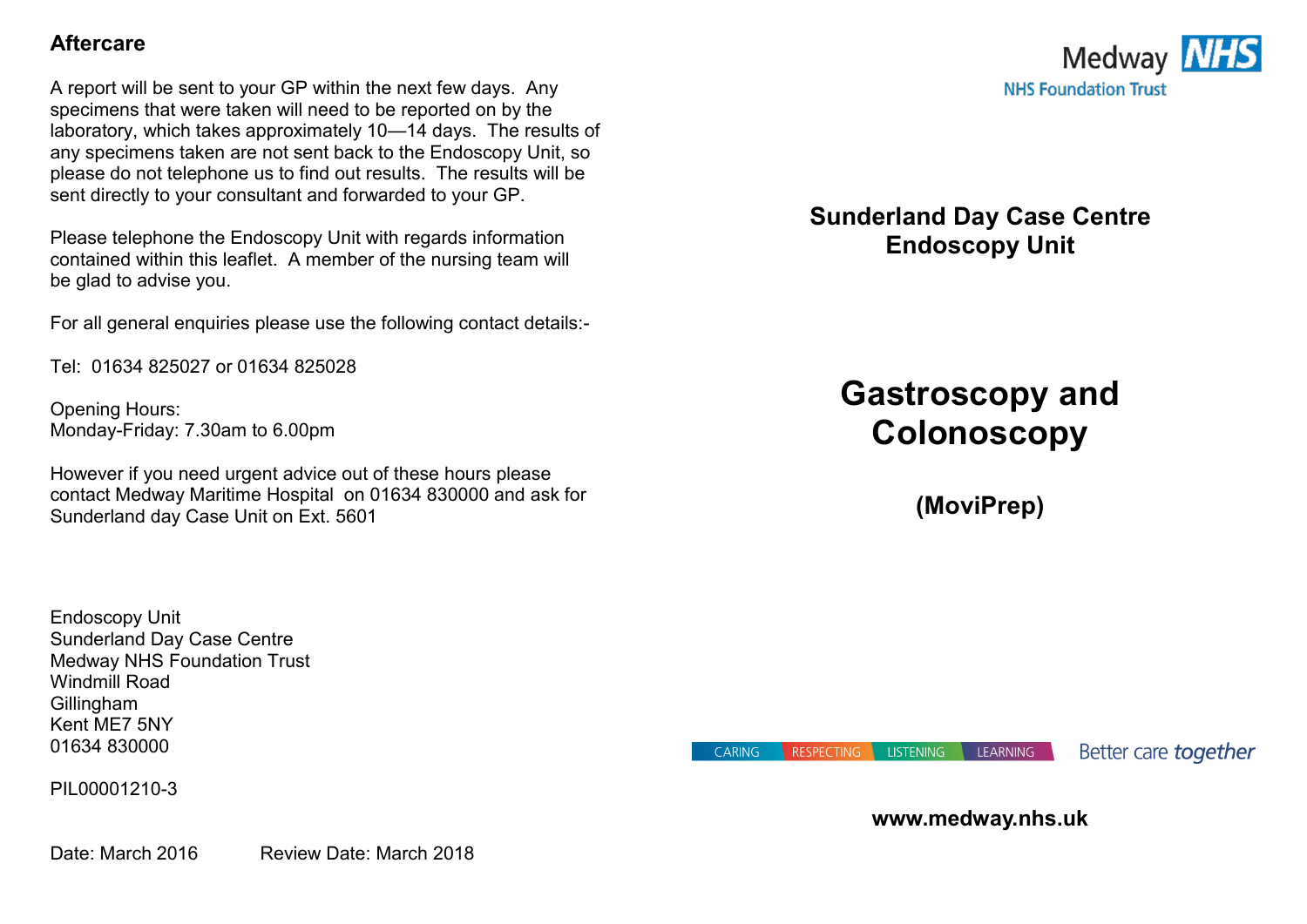You have been advised to have a gastroscopy and colonoscopy. This leaflet will give you information about the procedures and help you to prepare for it. We also enclose a short pre-procedure questionnaire which we would like you to complete and return in freepost envelope as soon as possible.

## **What Are These Tests?**

A gastroscopy is an examination of the lining of the gullet (the oesophagus), the stomach and the first part of the small intestine or gut (the duodenum).

A colonoscopy is an examination of the lining of the large bowel (the colon). We endeavour to look at the whole length of the colon from the rectum to the caecum. Both examinations are done using a flexible endoscope, a gastroscope and a colonoscope. There are various tests or treatments that can be carried out during these procedures, depending on the reason you are having these tests. These will be discussed further on the day of your appointment.

## **Preparation for the Tests**

Your stomach and bowel needs to be empty for the tests to be successful. If the bowel is not clean, parts of the colon will be obscured and the examination can not be completed, which means it may need to be repeated or other investigations will need to be carried out at another time. This will result in a delay with your diagnosis / treatment.

# **After the Procedure**

On completion of the two examinations you will be returned to the ward area to rest. We will monitor your recovery from the procedures and sedation. When you are sufficiently awake you will be offered some toast / biscuits and a drink. At the end of the list a member of the endoscopy team will discuss the findings with you. It is a good idea to have someone with you as you may forget what has been said, due to the sedation you have been given. We will also discuss any further investigations or treatment with you. Please talk about any worries you have or ask any questions, we will do our best to answer them.

# **After Effects**

The effects of the sedation can last up to 24 hours after your procedures. During this time, you should not drink any alcohol, sign any legal documents, place yourself or anyone else in a position of risk by driving or operating machinery. You may experience a sore throat after your procedure. This can be relieved by sucking lozenges for a sore throat.

You may experience some bloating, abdominal discomfort and have wind-like pains. To help these symptoms pass, move around and have warm drinks. Return to a normal diet and drink extra fluids for a while to re-hydrate yourself.

## **Are there any Risks?**

Complications following a gastroscopy are rare, but include a reaction to the sedation, bleeding or perforation. Similarly complications following colonoscopy are rare and also include a reaction to the sedation, bleeding, perforation of the bowel (an operation may be required if this occurs).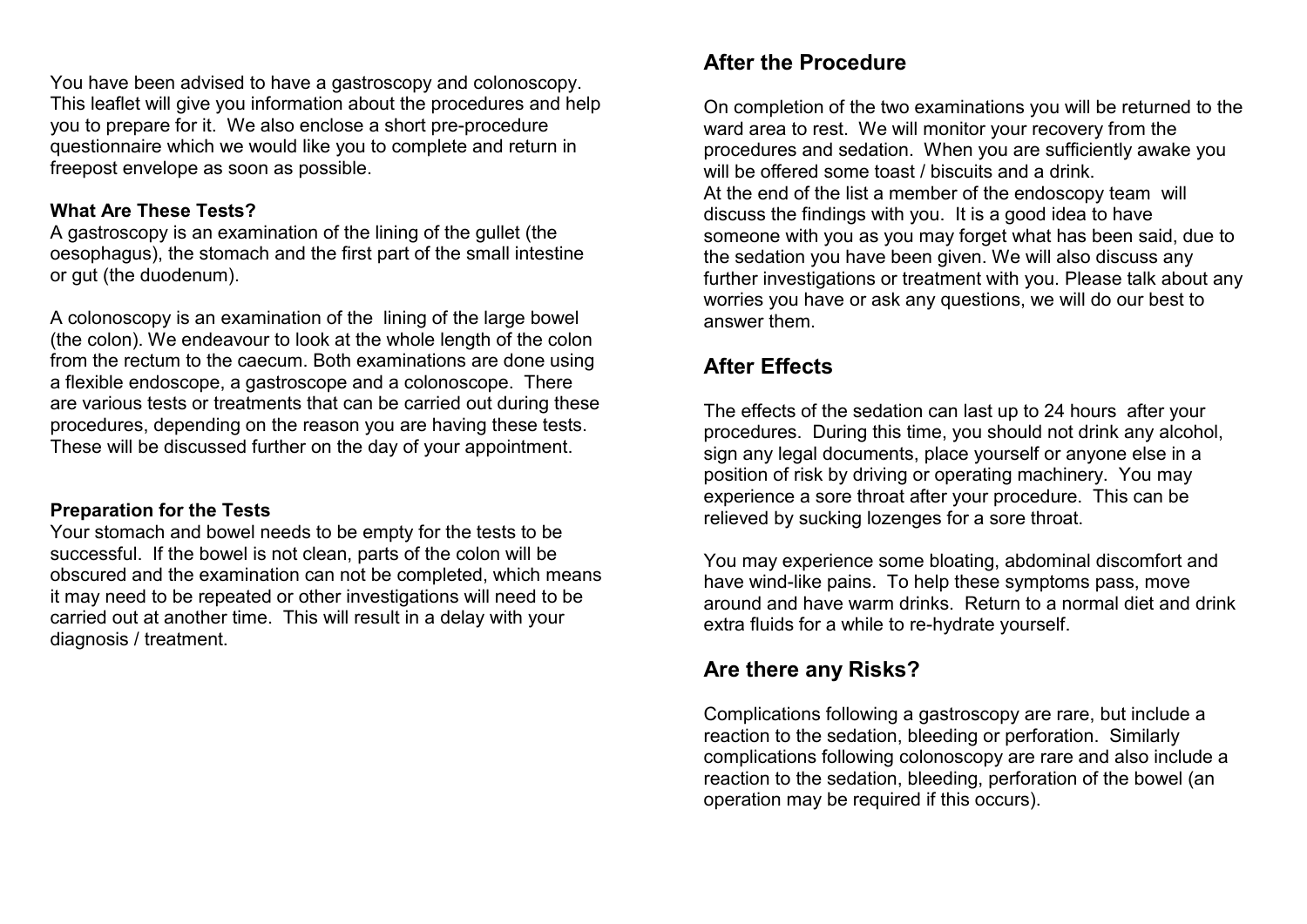# **On the Day of Procedure**

Check in at the reception of Sunderland Day Case Centre at the time of your appointment. You will be shown to the ward area of the department. A nurse will explain the procedure in detail with you and ask you a few questions about your general health. We will need to know what medications you are taking and any allergies you have. A doctor will also discuss the procedure with you and get your signed consent to carry out the procedure.

Expect to be at the hospital all morning for morning appointments, all afternoon for afternoon appointments. You will be given sedation prior to the procedures, therefore it is necessary that someone accompanies you home. We also advise you to have someone at home with you for 12 hours and not to go to work the next day.

## **The Procedures**

You will be asked to take off your clothes and change into a hospital gown. Jewellery, body piercings will need to be removed, therefore we suggest you leave your jewellery at home for safety (wedding rings can be taped to your finger).

The tests take place in one of the procedure rooms. The gastroscopy will be done first. You will be lying on your left side with your knees bent towards your stomach. There will be a nurse at your side monitoring and reassuring you during the procedure. The gastroscopy takes about 5 minutes and the colonoscopy on average 30 minutes. Air is introduced into the colon to allow the scope to pass around the bowel easily. This may cause some bloating and a trapped wind like discomfort. You may pass wind during the procedure. The staff understand why this is happening so please do not be embarrassed by this. It is also likely you will feel extra wind-like pains after the procedure for a time.

#### **So it is very important that you follow the diet and specific instructions on taking MOVIPREP as explained on the following pages and the enclosed leaflet.**

Please also read the leaflet produced by the manufacturer which lists contra-indications. We realise that the diet is quite bland and restrictive and the bowel preparation is not a pleasant experience, but both are essential for a successful colonoscopy.

## **Seven Days before your Colonoscopy**

**STOP** taking any **IRON** tablets or preparations.

If you are on **WARFARIN** tablets please contact the Endoscopy Unit at this time for further advice.

If you are **DIABETIC**, please contact your diabetic nurse or the Endoscopy Unit at this time for further advice.

## **Four Days Before your Colonoscopy**

**STOP** taking any medications that create bulk in the bowel (eq. fybogel) or any constipating tablets (eg Lomotil or codeine phosphate), which may be prescribed.

#### **BUT CONTINUE WITH ALL OTHER MEDICATION** and any laxatives until your appointment.